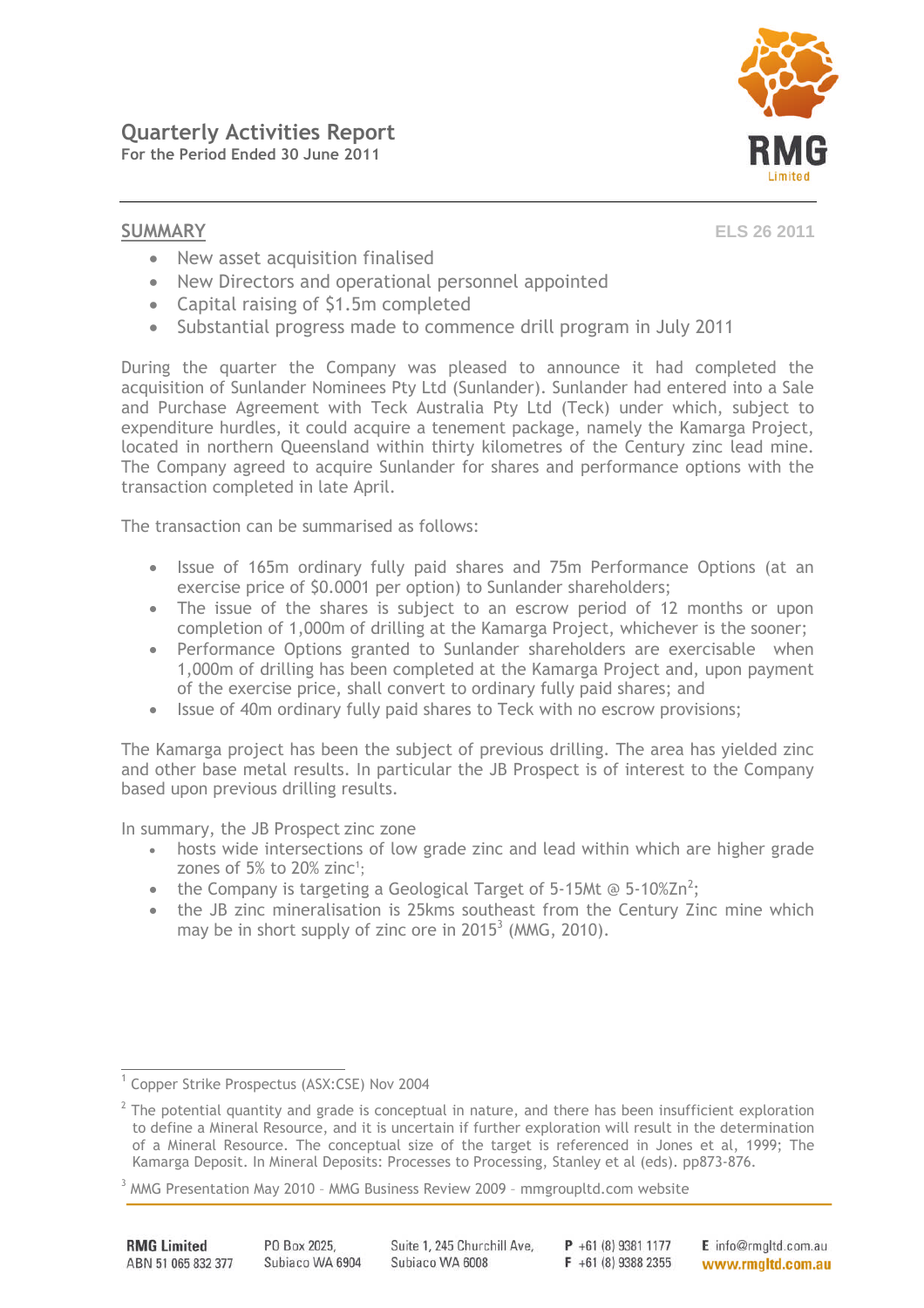# **Quarterly Activities Report**

**For the Period Ended 30 June 2011**



*Map showing location of the Kamarga Project*

#### **Quarter Programs**

#### Kamarga (EPM 14309)

Following completion of the acquisition and a revamp of management, field programs at Kamarga were commenced and site clearances, drilling contractor and geological contractors have been appointed for the upcoming drilling program. A field program collected 18 samples which are currently being analysed.

South Australia (EL 3812, EL 3813) The project is under review.

#### **Forward Programs**

The Kamarga drilling program, which has commenced on 23 July 2011, consists of approximately 2,400 metres comprising 10 diamond drill holes and will primarily target the JB Prospect where previous drilling has encountered zinc mineralisation. The program is scheduled to run for six weeks.

#### **Corporate and Finance**

In conjunction with the Kamarga transaction Mr Robert Kirtlan and Mr Steven Chadwick joined the board of the Company and recently Mr John Risinger has resigned.

Mr Peter Rolley, the originator of the Kamarga transaction, has assumed the role of consultant geologist to the Company and is responsible for overseeing all geological functions.

A placement of 150,000,000 shares at a price of \$0.01 per share with a one for one free attaching option exercisable at \$0.02 on or before 30 April 2014 was made to a range of sophisticated investors and included the Sunlander group. The net amount raised after costs was \$1.416m.

The Company had \$2.55m in cash and bank deposits at the end of the quarter.

**Ends**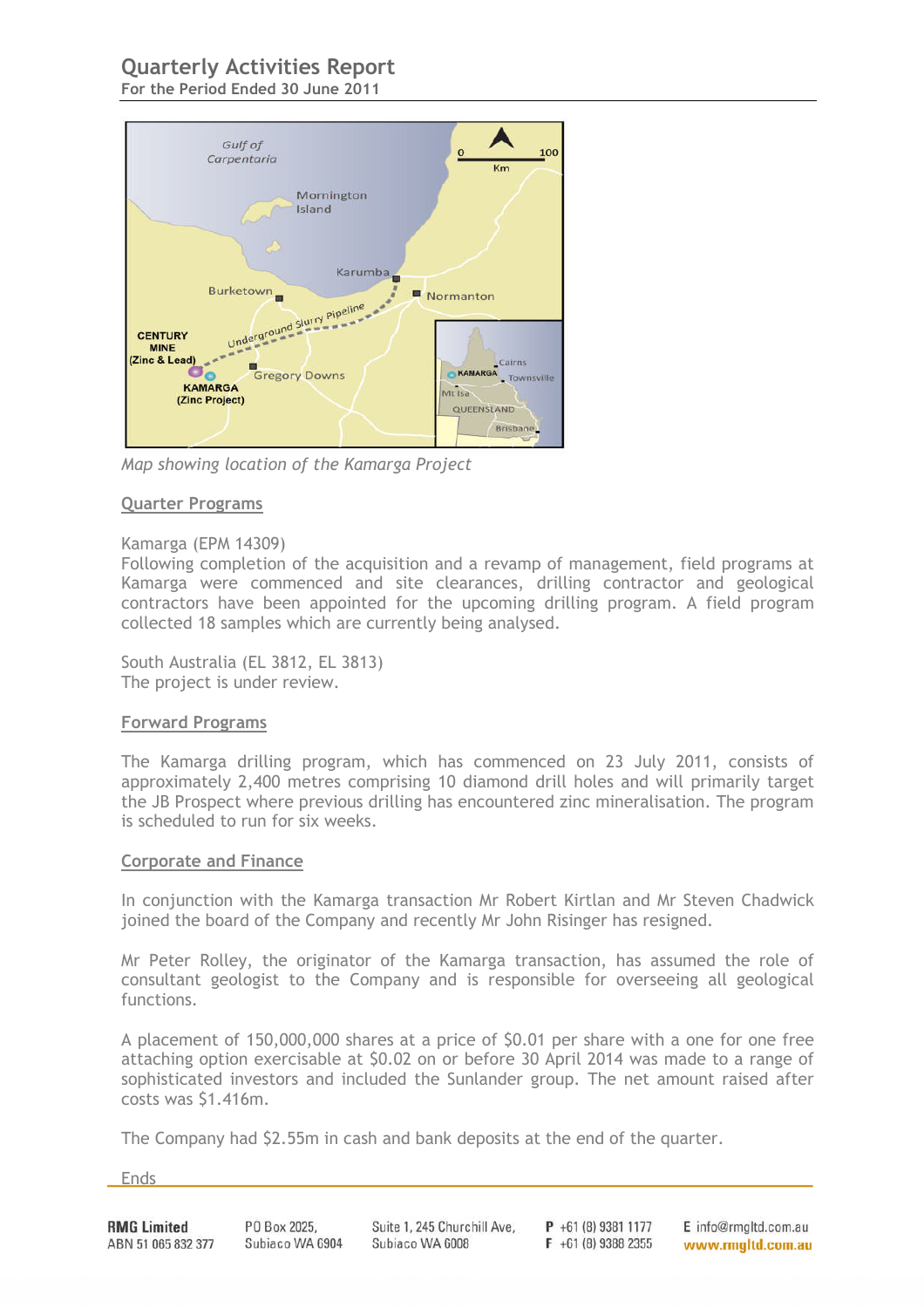For further information please contact: Mr Robert Kirtlan or Mr Peter Rolley +61 8 9381 1177

*Competent Persons Statement*

*The information in this report that relates to Exploration Results and Mineral Resources is based on information compiled by Peter Rolley, who is a Member of The Australian Institute of Geoscientists. Mr Rolley provides consulting services to RMG Ltd.*

*Peter Rolley has sufficient experience which is relevant to the style of mineralisation and type of deposit under consideration and to the activity which he is undertaking to qualify as a Competent Person as defined in the 2004 Edition of the 'Australasian Code for Reporting of Exploration Results, Mineral Resources and Ore Reserves'. Peter Rolley consents to the inclusion* in the report of the matters based on this information in the form and context in which it *appears.*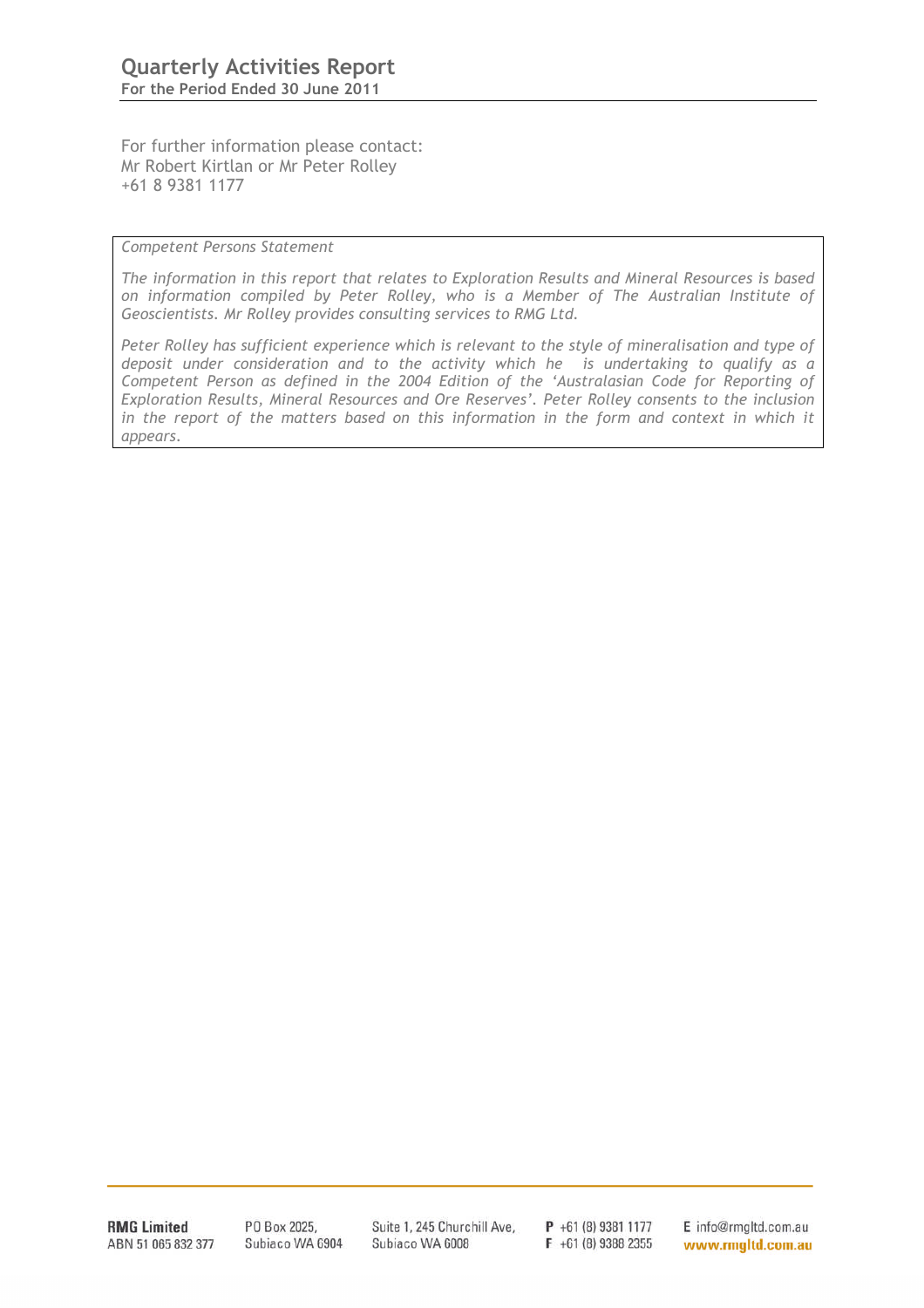# **Appendix 5B**

# **Mining exploration entity quarterly report**

Name of entity

## **RMG LIMITED**

# ABN Quarter ended ("current quarter") **51 065 832 377 30 June 2011**

## **Consolidated statement of cash flows**

| Cash flows related to operating activities |                                                                   | Current quarter<br>\$A'000 | Year to date<br>$(12 \text{ months})$ |
|--------------------------------------------|-------------------------------------------------------------------|----------------------------|---------------------------------------|
|                                            |                                                                   |                            | \$A'000                               |
| 1.1                                        | Receipts from product sales and related debtors                   |                            |                                       |
|                                            |                                                                   | 1                          | 3                                     |
| 1.2                                        | Payments for<br>(a) exploration $&$ evaluation<br>(b) development | (143)                      | (313)                                 |
|                                            | (c) production                                                    |                            |                                       |
|                                            | (d) administration                                                | (200)                      | (453)                                 |
| 1.3                                        | Dividends received                                                |                            |                                       |
| 1.4                                        | Interest and other items of a similar nature<br>received          | 21                         | 74                                    |
| 1.5                                        | Interest and other costs of finance paid                          |                            |                                       |
| 1.6                                        | Income taxes paid                                                 |                            |                                       |
| 1.7                                        | Other – exploration permit recoveries upon                        |                            | 13                                    |
|                                            | relinquishment)                                                   |                            |                                       |
|                                            |                                                                   |                            |                                       |
|                                            | <b>Net Operating Cash Flows</b>                                   | (321)                      | (676)                                 |
|                                            | Cash flows related to investing activities                        |                            |                                       |
| 1.8                                        | Payment for purchases of: (a) prospects                           |                            |                                       |
|                                            | (b) equity investments                                            |                            |                                       |
|                                            | (c) other fixed assets                                            | (23)                       | (23)                                  |
| 1.9                                        | Proceeds from sale of:<br>(a) prospects                           |                            |                                       |
|                                            | (b) equity investments                                            |                            |                                       |
|                                            | (c) other fixed assets                                            |                            |                                       |
| 1.10                                       | Loans to other entities                                           |                            |                                       |
| 1.11                                       | Loans repaid by other entities                                    |                            |                                       |
| 1.12                                       | Other (GST recoverable on acquisition of                          | (69)                       | (69)                                  |
|                                            | project))                                                         |                            |                                       |
|                                            |                                                                   |                            |                                       |
|                                            | Net investing cash flows                                          | (92)                       | (92)                                  |
| 1.13                                       | Total operating and investing cash flows                          | (413)                      | (768)                                 |
|                                            | (carried forward)                                                 |                            |                                       |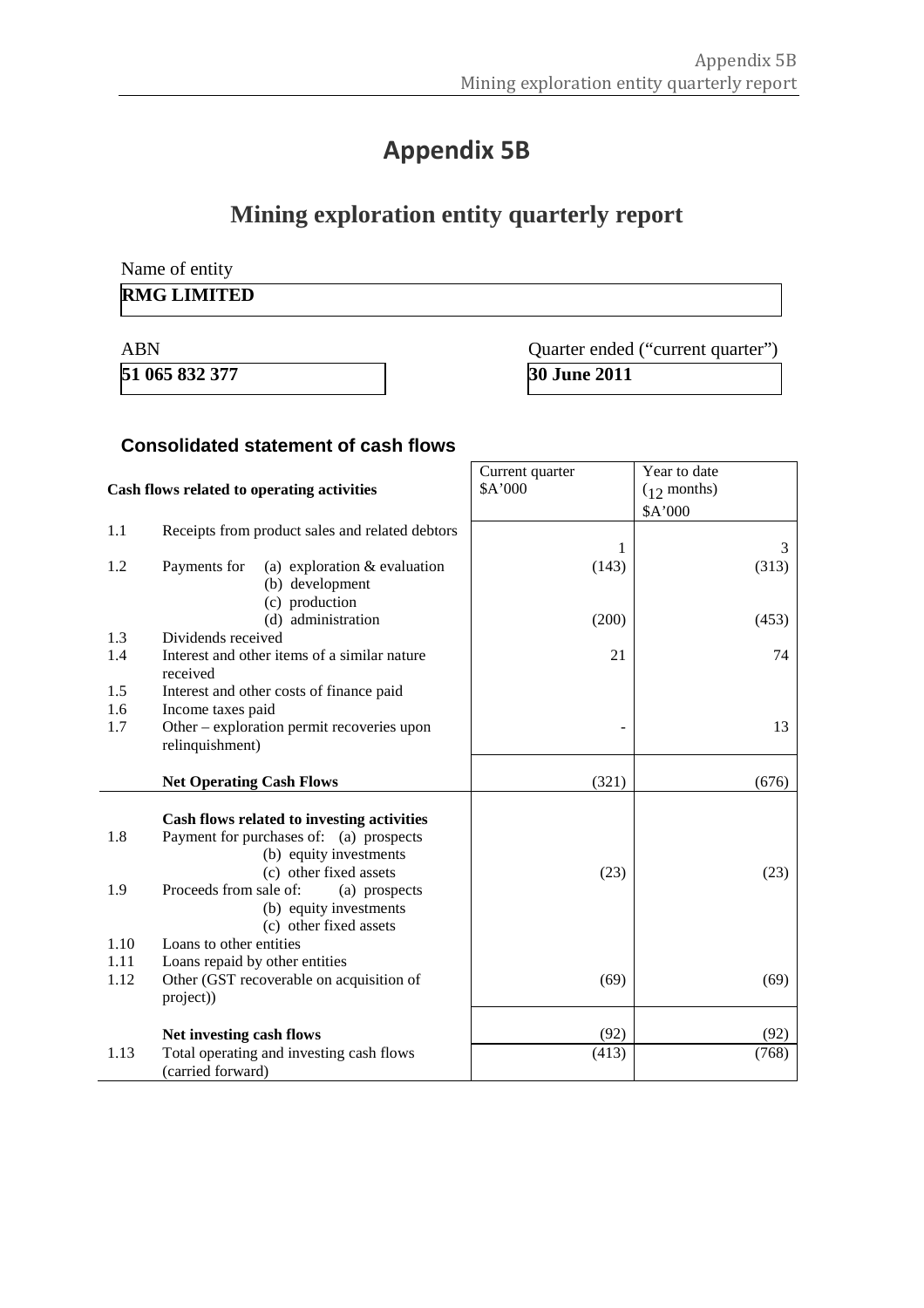| 1.13 | Total operating and investing cash flows      |       |       |
|------|-----------------------------------------------|-------|-------|
|      | (brought forward)                             | (413) | (768) |
|      |                                               |       |       |
|      | Cash flows related to financing activities    |       |       |
| 1.14 | Proceeds from issues of shares, options, etc. | 1,500 | 2,190 |
| 1.15 | Proceeds from sale of forfeited shares        |       |       |
| 1.16 | Proceeds from borrowings                      |       |       |
| 1.17 | Repayment of borrowings                       |       |       |
| 1.18 | Dividends paid                                |       |       |
| 1.19 | Other (costs of funds raised)                 | (84)  | (150) |
|      | Net financing cash flows                      |       |       |
|      |                                               | 1,416 | 2,040 |
|      | Net increase (decrease) in cash held          | 1,003 | 1,272 |
|      |                                               |       |       |
| 1.20 | Cash at beginning of quarter/year to date     | 1,547 | 1,278 |
| 1.21 | Exchange rate adjustments to item 1.20        |       |       |
|      | Cash at end of quarter                        |       |       |
| 1.22 |                                               | 2,550 | 2,550 |

## **Payments to directors of the entity and associates of the directors**

### **Payments to related entities of the entity and associates of the related entities**

|      |                                                                  | Current quarter<br>\$A'000 |
|------|------------------------------------------------------------------|----------------------------|
| 1.23 | Aggregate amount of payments to the parties included in item 1.2 | 54                         |
| 1.24 | Aggregate amount of loans to the parties included in item 1.10   |                            |

#### 1.25 Explanation necessary for an understanding of the transactions Remuneration paid to director for exploration company \$32,700. Director's fees paid \$21,000.

## **Non-cash financing and investing activities**

2.1 Details of financing and investing transactions which have had a material effect on consolidated assets and liabilities but did not involve cash flows

#### **Acquisition of the Kamarga Zinc Project**

On 29 April 2011 RMG acquired the Kamarga zinc project through the acquisition of Sunlander Nominees Pty Ltd. Sunlander has an exclusive right to earn up to 100% of the Kamarga project from Teck Australia Pty Ltd (Teck) pursuant to a Farm-in Agreement. The consideration for the acquisition of Sunlander was the issue of 165,000,000 ordinary shares to the shareholders of Sunlander, as well as 75,000,000 Performance Options. In addition, under the terms of the Teck Farm-in Agreement, a further 40,000,000 ordinary shares were issued to Teck.

2.2 Details of outlays made by other entities to establish or increase their share in projects in which the reporting entity has an interest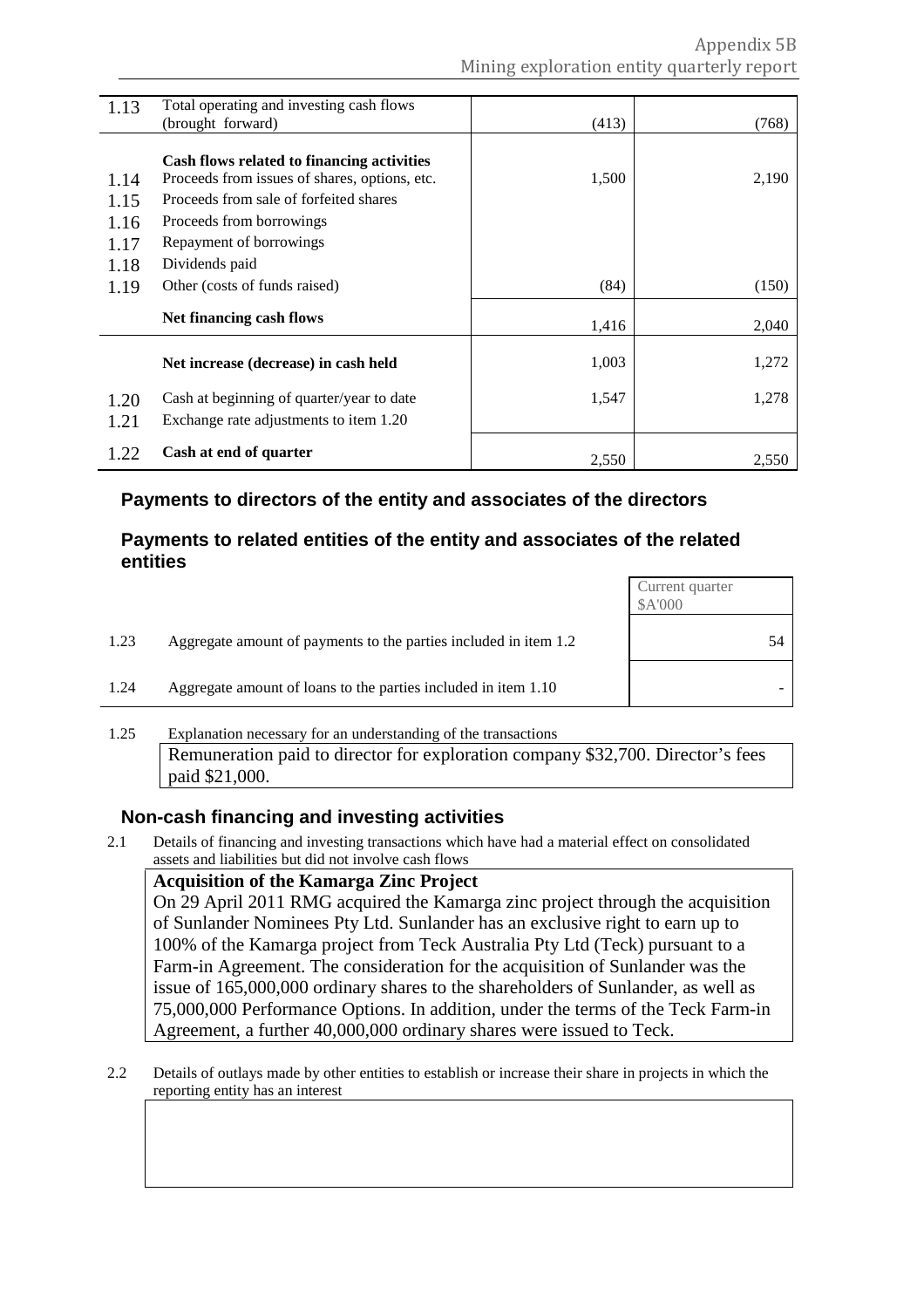# **Financing facilities available**

*Add notes as necessary for an understanding of the position.*

|     |                             | Amount available<br>\$A'000 | Amount used<br>\$A'000 |
|-----|-----------------------------|-----------------------------|------------------------|
| 3.1 | Loan facilities             |                             |                        |
| 3.2 | Credit standby arrangements |                             |                        |

# **Estimated cash outflows for next quarter**

|     |                            | \$A'000 |
|-----|----------------------------|---------|
| 4.1 | Exploration and evaluation | (1,046) |
| 4.2 | Development                | -       |
| 4.3 | Production                 | -       |
| 4.4 | Administration             | (175)   |
|     | <b>Total</b>               | (1,221) |

# **Reconciliation of cash**

| Reconciliation of cash at the end of the quarter (as<br>shown in the consolidated statement of cash flows) to<br>the related items in the accounts is as follows. |                                           | Current quarter<br>\$A'000 | Previous quarter<br>\$A'000 |
|-------------------------------------------------------------------------------------------------------------------------------------------------------------------|-------------------------------------------|----------------------------|-----------------------------|
| 5.1                                                                                                                                                               | Cash on hand and at bank                  | 250                        | 446                         |
| 5.2                                                                                                                                                               | Deposits at call                          | 2,300                      | 1,101                       |
| 5.3                                                                                                                                                               | Bank overdraft                            | -                          |                             |
| 5.4                                                                                                                                                               | Other (provide details)                   | -                          |                             |
|                                                                                                                                                                   | Total: cash at end of quarter (item 1.22) | 2,550                      | 1.547                       |

# **Changes in interests in mining tenements**

|     |                                                                        | Tenement<br>reference | Nature of interest<br>(note (2)) | Interest at<br>beginning | Interest at<br>end of |
|-----|------------------------------------------------------------------------|-----------------------|----------------------------------|--------------------------|-----------------------|
| 6.1 | Interests in mining<br>tenements<br>relinquished, reduced<br>or lapsed |                       |                                  | of quarter               | quarter               |
| 6.2 | Interests in mining<br>tenements acquired<br>or increased              |                       |                                  |                          |                       |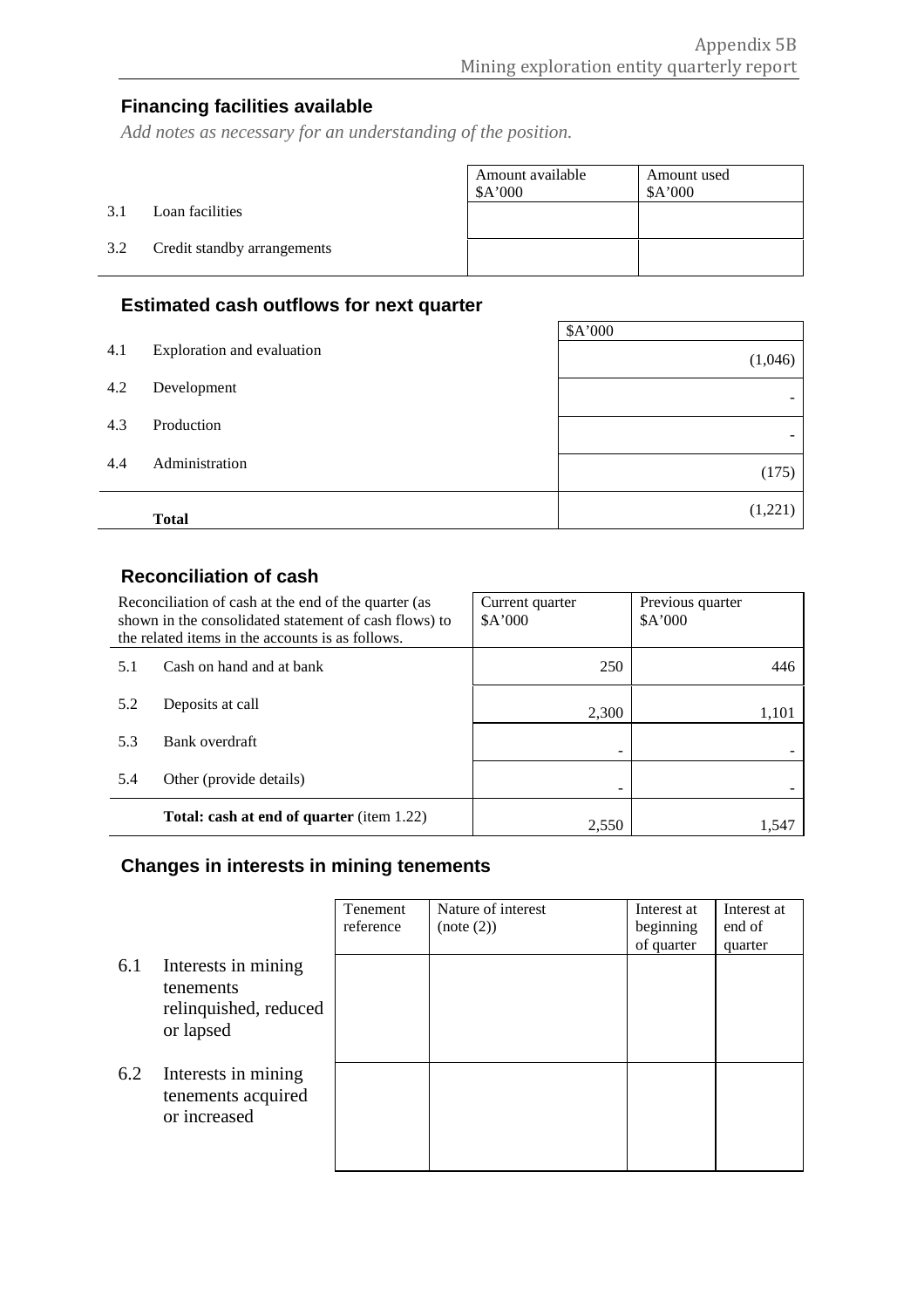# **Issued and quoted securities at end of current quarter**

*Description includes rate of interest and any redemption or conversion rights together with prices and dates.*

|         |                                                                                                                                                                | Total number                           | Number quoted              | Issue price per<br>security (see note<br>$3)$ (cents)    | Amount paid up per<br>security (see note 3)<br>(cents)        |
|---------|----------------------------------------------------------------------------------------------------------------------------------------------------------------|----------------------------------------|----------------------------|----------------------------------------------------------|---------------------------------------------------------------|
| 7.1     | Preference<br><sup>+</sup> securities                                                                                                                          |                                        |                            |                                                          |                                                               |
| 7.2     | (description)<br>Changes during<br>quarter<br>(a) Increases<br>through issues<br>(b) Decreases<br>through returns<br>of capital, buy-<br>backs,<br>redemptions |                                        |                            |                                                          |                                                               |
| 7.3     | +Ordinary<br>securities                                                                                                                                        | 1,040,133,592                          | 1,040,133,592              |                                                          |                                                               |
| 7.4     | Changes during<br>quarter<br>(a) Increases<br>through issues<br>(b) Decreases<br>through returns<br>of capital, buy-<br>backs                                  | 205,000,000<br>150,000,000             | 205,000,000<br>150,000,000 | Deemed 1.0 cent<br>$1.0$ cent                            | 100%<br>100%                                                  |
| 7.5     | <sup>+</sup> Convertible<br>debt securities<br>(description)                                                                                                   |                                        |                            |                                                          |                                                               |
| 7.6     | Changes during<br>quarter<br>(a) Increases<br>through issues<br>(b) Decreases<br>through<br>securities<br>matured,<br>converted                                |                                        |                            |                                                          |                                                               |
| $7.7\,$ | <b>Options</b><br>(description and<br>conversion<br>factor)                                                                                                    | 8,750,000<br>150,000,000<br>75,000,000 |                            | Exercise price<br>5.0 cents<br>2.0 cents<br>0.0001 cents | Expiry date<br>30 June 2012<br>30 April 2014<br>29 April 2013 |
| 7.8     | Issued during<br>quarter                                                                                                                                       | 150,000,000<br>75,000,000              |                            | 2.0 cents<br>0.0001 cents                                | 30 April 2014<br>29 April 2013                                |
| 7.9     | <b>Exercised</b> during<br>quarter                                                                                                                             |                                        |                            |                                                          |                                                               |
| 7.10    | <b>Expired during</b><br>quarter                                                                                                                               |                                        |                            |                                                          |                                                               |
| 7.11    | <b>Debentures</b><br>(totals only)                                                                                                                             |                                        |                            |                                                          |                                                               |
| 7.12    | <b>Unsecured</b><br>notes (totals<br><i>only</i> )                                                                                                             |                                        |                            |                                                          |                                                               |